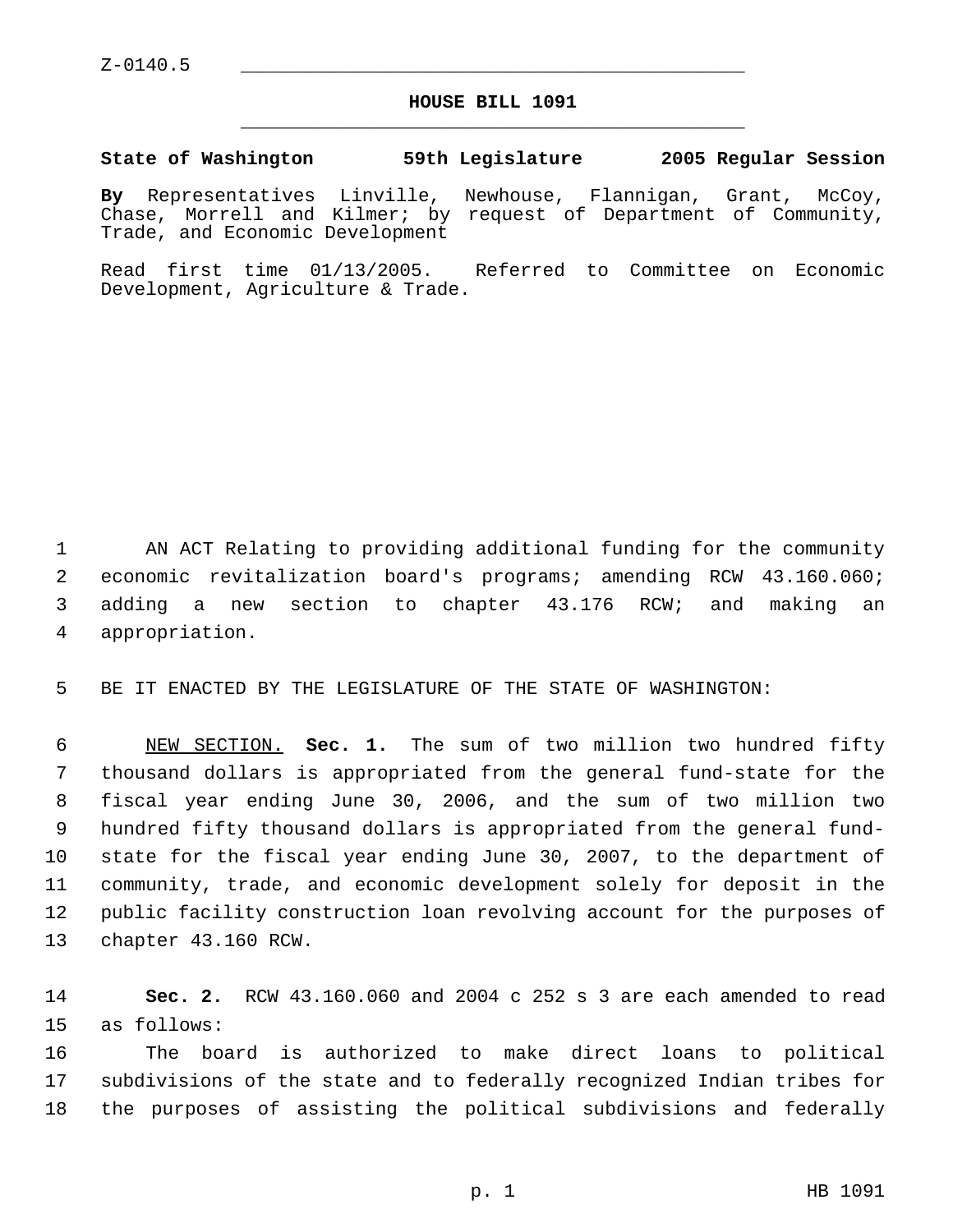recognized Indian tribes in financing the cost of public facilities, including development of land and improvements for public facilities, project-specific environmental, capital facilities, land use, permitting, feasibility, and marketing studies and plans; project design, site planning, and analysis; project debt and revenue impact analysis; as well as the construction, rehabilitation, alteration, expansion, or improvement of the facilities. A grant may also be authorized for purposes designated in this chapter, but only when, and to the extent that, a loan is not reasonably possible, given the limited resources of the political subdivision or the federally recognized Indian tribe and the finding by the board that financial circumstances require grant assistance to enable the project to move forward. However, at least ten percent of all financial assistance provided by the board in any biennium shall consist of grants to political subdivisions and federally recognized Indian tribes.

 Application for funds shall be made in the form and manner as the board may prescribe. In making grants or loans the board shall conform to the following requirements:

(1) The board shall not provide financial assistance:

 (a) For a project the primary purpose of which is to facilitate or promote a retail shopping development or expansion.

 (b) For any project that evidence exists would result in a development or expansion that would displace existing jobs in any other community in the state.

 (c) For the acquisition of real property, including buildings and other fixtures which are a part of real property.

 (d) For a project the primary purpose of which is to facilitate or promote gambling.

(2) The board shall only provide financial assistance:

 (a) For those projects which would result in specific private developments or expansions (i) in manufacturing, production, food processing, assembly, warehousing, advanced technology, research and development, and industrial distribution; (ii) for processing recyclable materials or for facilities that support recycling, including processes not currently provided in the state, including but not limited to, de-inking facilities, mixed waste paper, plastics, yard waste, and problem-waste processing; (iii) for manufacturing facilities that rely significantly on recyclable materials, including but not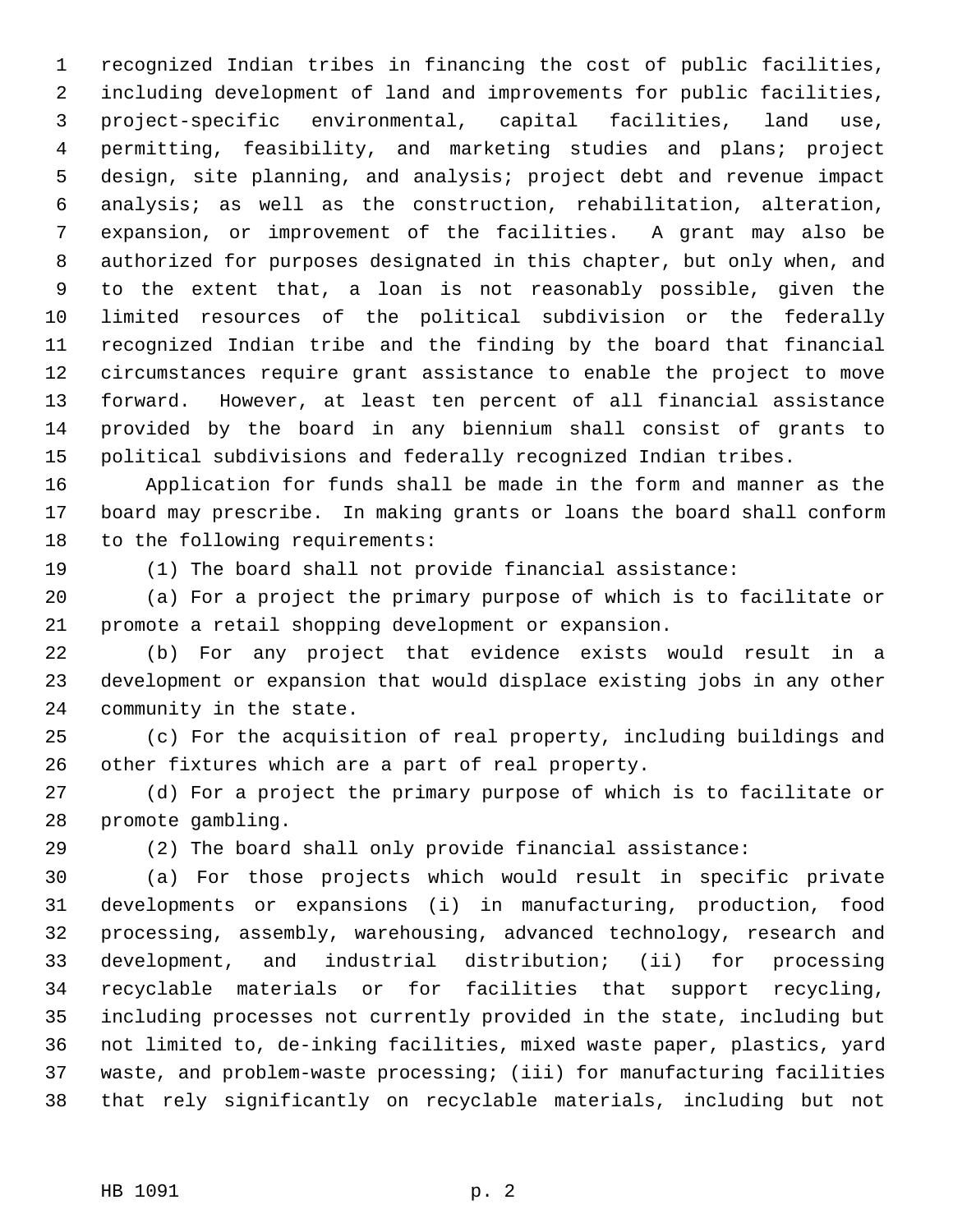limited to waste tires and mixed waste paper; (iv) which support the relocation of businesses from nondistressed urban areas to rural counties or rural natural resources impact areas; or (v) which substantially support the trading of goods or services outside of the state's borders.

 (b) For projects that help retain Washington's military-related private sector businesses.

 (c) For projects which it finds will improve the opportunities for the successful maintenance, establishment, or expansion of industrial or commercial plants or will otherwise assist in the creation or retention of long-term economic opportunities.

12 ( $(\langle e \rangle)$ ) (d) When the application includes convincing evidence that a specific private development or expansion is ready to occur and will occur only if the public facility improvement is made.

(3) The board shall prioritize each proposed project according to:

 (a) The relative benefits provided to the community by the jobs the project would create, not just the total number of jobs it would create after the project is completed and according to the unemployment rate 19 in the area in which the jobs would be located; and

 (b) The rate of return of the state's investment, that includes the expected increase in state and local tax revenues associated with the project.

 (4) A responsible official of the political subdivision or the federally recognized Indian tribe shall be present during board deliberations and provide information that the board requests.

 Before any financial assistance application is approved, the political subdivision or the federally recognized Indian tribe seeking the assistance must demonstrate to the community economic revitalization board that no other timely source of funding is available to it at costs reasonably similar to financing available from the community economic revitalization board.

 NEW SECTION. **Sec. 3.** A new section is added to chapter 43.176 RCW to read as follows:

 The department of community, trade, and economic development may enter into an agreement with the community economic revitalization board to implement the small business incubator program under RCW